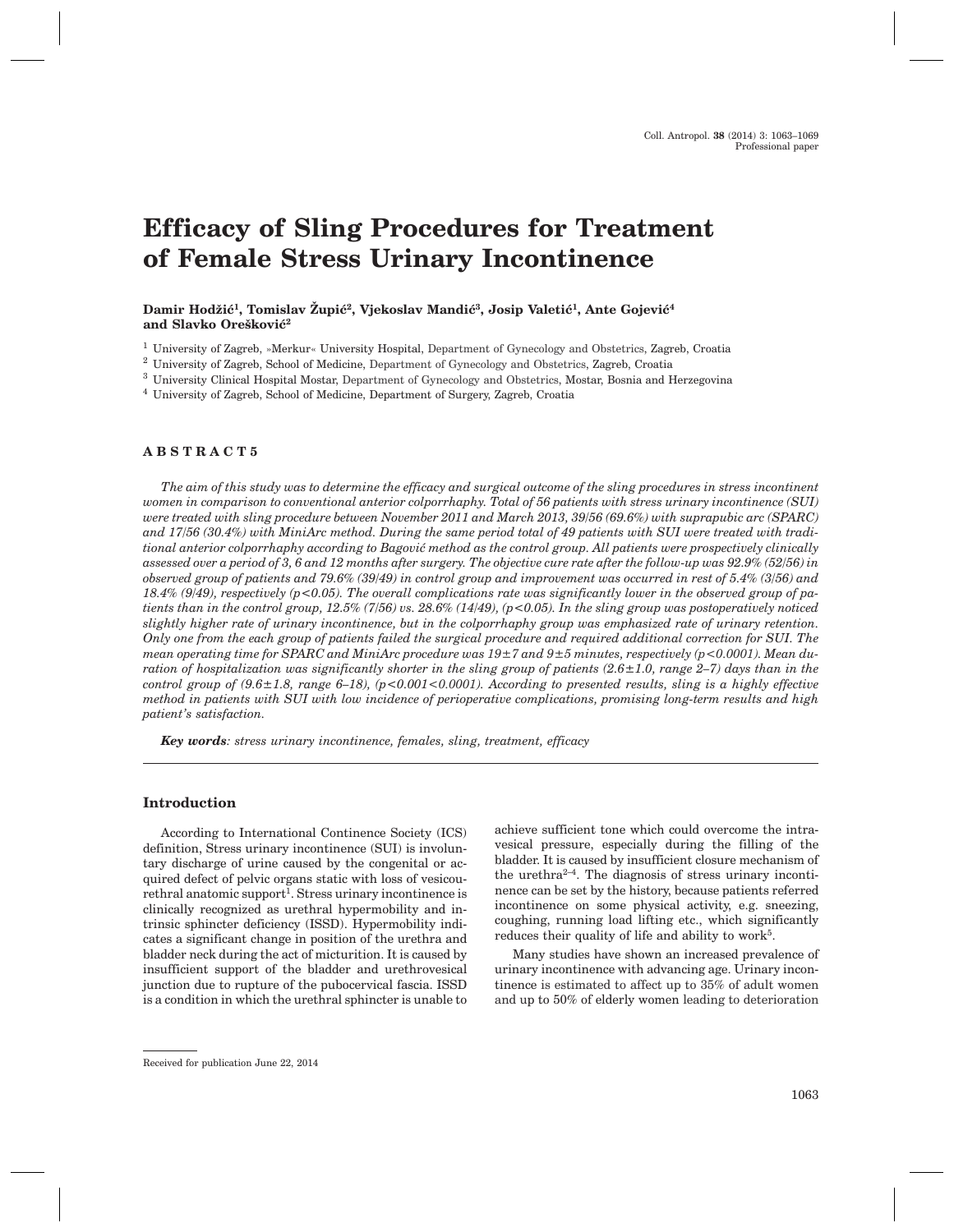in quality of life of those affected $6$ . The severity of urinary incontinence also increases with age. This may be explained by the interplay of multiple factors during the aging process, including increasing medical comorbidities, medications use, impaired mobility and menopause. Low estrogen production after menopause results in atrophy of the urethral epithelium with subsequent atrophic urethritis and cystitis that can predispose to the development urinary incontinence. Increasing number of vaginal deliveries and higher birth weight of newborns are important risk factors for obstetrical pelvic floor injuries connected to pelvic organ prolapse and urinary incontinence. Obesity is risk factor for urinary incontinence, and higher Body Mass Index (BMI) is associated with an increased severity of urinary incontinence<sup>5,7</sup>.

Urinary incontinence is an important public health problem with great impact on physical and mental health of women. Treatment success depends on a diagnostic procedure and a properly chosen therapy method. The treatment of urinary incontinence can be performed by surgical and conservative methods. Currently, there are more than one hundred surgical methods to treat stress urinary incontinence, which indicating that there are differences in the understanding of its etiopathogenesis and in the principles of surgical treatment for those patients. Such a large number of proposed procedures, which are performed in daily routine and the results of which are often difficult to compare and are differently presented, obviously prove that there are differences in their efficacy5,8,9. A current trend in surgical therapy for stress urinary incontinence is the application of simple, effective and safe laparoscopic surgery and sling methods  $(SPARC, MiniArc)<sup>10,11</sup>$ .

Stress urinary incontinence is a prevalent problem for which surgical treatment with a vaginal sling provides an effective solution with low complication rates<sup>12</sup>. These methods significantly reduce hospitalization and therapy expenses, with earlier restoration of working ability. Local tissue impairment and intervention is minimal which decreases postoperative complications and provides for restoration of the normal function7.

Over the past decade there have been several advancements for the treatment of stress urinary incontinence in females<sup>13</sup>. The treatment of stress urinary incontinence has been revolutionized by the introduction of the tension-free vaginal tape  $(TVT)^{12,14,15}$ . Since then, many new slings with several modifications of the technique have seen the light and are currently used in clinical practice. The midurethral tension-free vaginal tape sling has emerged as the gold standard to treat female stress urinary incontinence. The transobturator approach was then developed to reduce risks of retropubic needle passage. After the introduction of transobturator route, the new trend now seems to be the mini-sling which uses a single incision approach. Validation of these rapidly evolving techniques is an absolute necessity<sup>12,16,17</sup>.

The retropubic (TVT) and transobturator (TOT) minimally invasive slings are effective and relatively safe with cure rates of between 80 and 90%. However, there

are inherent risks associated with the external needle passes through the abdomen or the groin<sup>6</sup>. The suprapubic arc (SPARC) polypropylene midurethral tape is considered as one of the best surgical treatment methods for women with stress urinary incontinence. The reported success rate of the pubovaginal sling procedures using various materials fluctuated impressively from 80–95%. Until recently, the procedure has been reserved for patients who previously failed other surgical treatments, but nowadays the indications are extended and the treatment is widely applied in all types of stress urinary incontinence<sup>18</sup>.

Obesity is considered not only a risk factor for stress urinary incontinence, but there is also a concern about a higher failure rate for SUI procedures<sup>19</sup>. Most recently, the mini-sling has been developed in attempts to place the sling without any needle passages through the abdomen or groin<sup>14</sup>. The concept of mini-slings was to eliminate foreign material, easing the procedure to be carried out under local anesthesia with achieving the same efficacy as previous generations of tension free vaginal tapes. The single incision MiniArc sling is a novel even less invasive, easier to handle and more swiftly sling procedure9. MiniArc procedure was developed to limit the number of incisions and reduce the risks of blind needle passes through the groin or abdomen, while mimicking the position and results of the TOT sling. Over recent years their use has been increasing worldwide as numerous observational cohort studies have shown minimal complications, quick recovery and 1-year efficacy within the range 85–94%6,12,14,16.

The sling operation using polypropylene tape in patients with stress urinary incontinence is a minimally invasive method with a rare postoperative complications and shorter hospitalization compared with conventional surgery. The sling method allows a successful anatomical and functional reconstruction of the anterior vaginal wall defects and significantly improves the quality of life<sup>11,15,18</sup>. We have done a prospective study to assess objective and subjective outcome of a minimal invasive sling procedures in treatment of female stress urinary incontinence compared with the established conservative surgery.

#### **Patients and Methods**

This prospective study included a total number of 105 patients surgically treated for stress urinary incontinence. In the period between September 2011 and March 2013 a total of 56 patients with SUI were treated with sling procedure, 39/56 (69.6%) with suprapubic arc (SPARC) and 17/56 (30.4%) with MiniArc method. During the same period a total of 49 patients with SUI were treated with traditional anterior colporrhaphy as the control group.

All of patients were preoperatively assessed by physical examination and urodynamic study. Defects of the anterior vaginal wall was estimated according to the Pelvic Organ Prolapse Quantification (POP-Q) system and all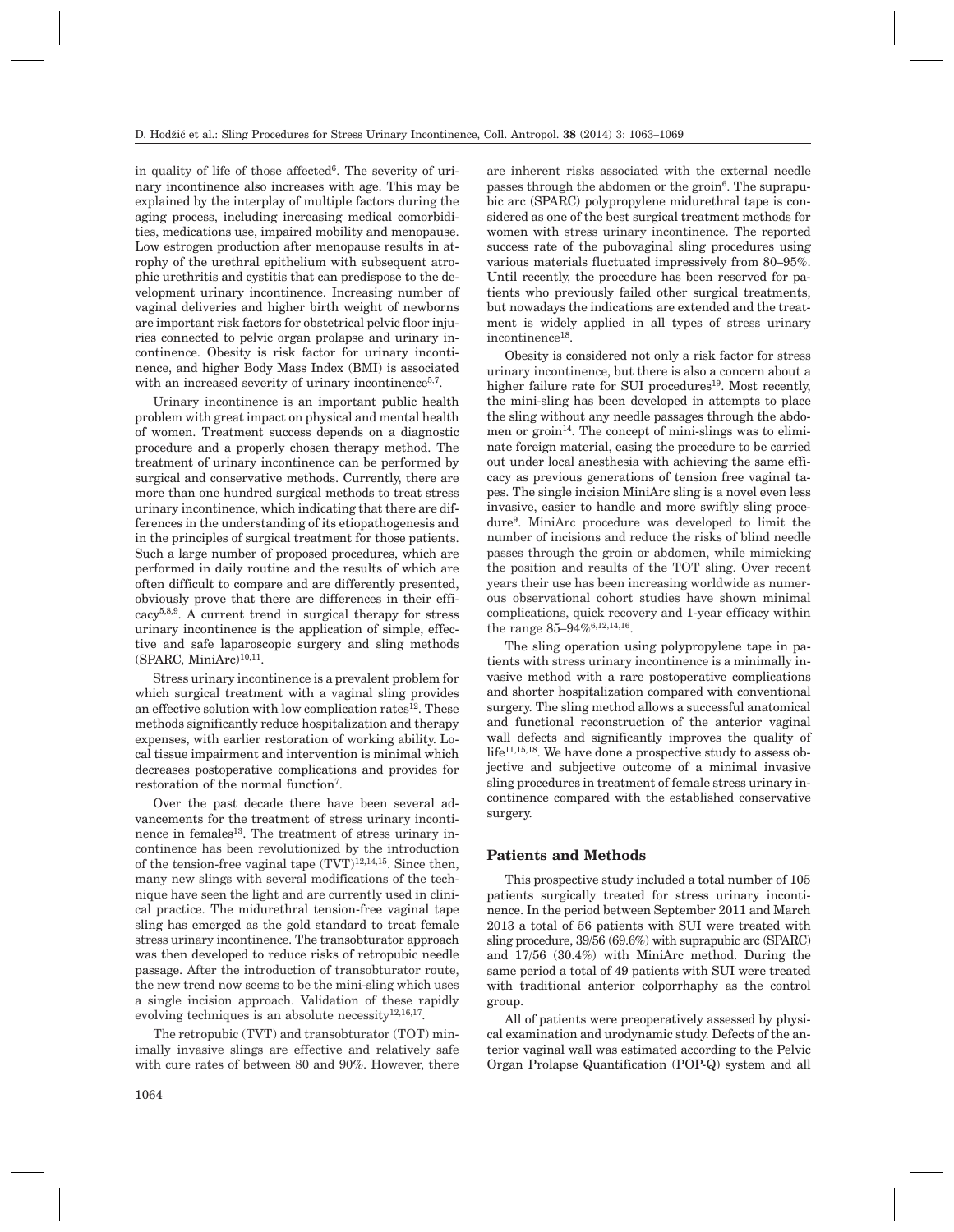types of other vaginal support defects such as cystocele, rectocele or uterine prolapse were excluded from the study<sup>20</sup>. All patients filled in two customized questionnaires, Pelvic Floor Distress Inventory (PFDI-20) and Pelvic Floor Impact Questionnaire (PFIQ-7) which includes questions about the quality of life until the past 3 months before operation<sup>21,22</sup>.

The collection of clinical data and the responses from the questionnaires prospectively continued 3, 6 and 12 months after surgery, and also recorded any perioperative or later complications. Patients were followed for persistent urinary leakage, urgency and retention. Statistical analysis was performed. Clinical success was defined as complete resolution of stress urinary incontinence requiring no further treatment.

#### *Surgical methods*

SPARC procedure (American Medical Systems, Minnetonka, MN, USA) was performed positioning the polypropylene tape under the midurethra into the subcutaneous tunnel which passes at the posterior wall of the symphisis through the endopelvic fascia without fixation. Following intraoperative cystoscopy after intravesical instillation of 250 mL 0.9% saline solution has done to check for potential bladder injury. During the bladder was full, the optimal tension of the tape was achieved by the slightly simultaneous traction with scissors placed between tape and midurethra to avoid postoperative retention. Finally, continence was checked by the patients coughing or abdominal wall compression above the symphisis, depending of patient's compliance and type of the anesthesia. Tension was considered sufficient if no significant urine leaking obtained during the provocation  $test<sup>11,18</sup>$ . A Foley catheter routinely stayed inserted in the bladder until a day after surgery.

MiniArc sling (American Medical Systems, Minnetonka, MN, USA) was performed as original procedure placing the short polypropylene tension-free tape under the midurethra through the small suburethral vaginal incision and bilateral fixation into the internal obturatory muscle following minimal periurethral dissection. The vaginal epithelium was dissected off the underlying suburethral tissues out to the pelvic sidewall, adjacent to the posterior surface of the ischiopubic ramus. The tunnel that is created should be only large enough to ensure the tape lies flat under the urethra. The sling/needle assembly is then placed into the dissected tunnel and directed towards the obturator space into the obturator internus muscle. The needle is then easily removed by simply sliding it back out of the fixating tip. The needle is then placed into the other self-fixating tip, and the sling is introduced into the contralateral side. The needle is slowly advanced into the obturator internus muscle until a tension-free adjustment is completed under the midurethra. The vaginal epithelium is then closed with absorbable sutures<sup>11,23</sup>. A Foley catheter routinely stayed inserted in the bladder until a day after surgery.

Conventional anterior colporrhaphy was performed according to Bagović method of the urethral plication. The patient initially was placed in a high-dorsal lithotomic position with the perineum at the end of the operating table for surgical exposure. The bladder was emptied and a weighted speculum was inserted into the vagina. After the sagital incision of anterior vaginal wall the vaginal mucosa was grasped at its cranial border with two clamps. The mucosa was freed laterally from its underlying adherent fascia. A series of vertical mattress sutures were placed in the mobilized paraurethral and paravesical fascia to reduce the cystourethrocele and elevate the posterior urethra to a high-retropubic position. The suburethral placement of nonabsorbable X-suture to achieve bladder neck elevation and functional urethral elongation was the leading moment for correction SUI. The redundant mucosa was excised and the edges were reapproximated and excision margins were closed with absorbable sutures. A Foley catheter was often inserted at the end of the surgery to prevent bladder overdistention and routinely removed on sixth day after surgery<sup>5,24</sup>.

All procedures were completed under general or regional/local anesthesia as determined by the surgeon and anesthesiologist.

#### *Outcome evaluation*

The incidence of perioperative and later postoperative complications such as urinary retention, urgency, incontinence and infection were observed, as well as the other milder difficulties like transitory pain. Urinary retention was identified as residual urine >50 mL after spontaneous micturition. Urgency and incontinence was considered if persisted >4 weeks after the operation. Urinary infection was recognized by the clinical signs and verified by the microbiological urine analysis. Operating time and hospitalization period were also noticed in both groups of patients.

Objective operation outcome was evaluated from the patient's symptoms, urogynecologic inspection and urodynamic estimation at postoperative check-up controls. Subjective patient's satisfaction was assessed by the customized questionnaires regarding the general health condition, eventual consequent difficulties and postoperative improvement of quality of life including sexual activities. Surgical outcome was defined as completely cured, partial improved and failed. Completely cured patients had no any lover urinary system symptoms, partial improved were patents with very mild urinary voiding difficulties and surgery failed in patients with moderate to severe postoperative SUI.

# *Statistics*

Statistical analysis included  $\chi^2$ -test and Student's t-test. Probabilities lower than  $5\%$  (p<0.05) were recognized statistically significant. Statistics was performed with Statistical Package for Social Sciences, version 13.0 (SPSS Inc., Chicago, IL, USA) and Microsoft Excel, version 11.0 (Microsoft Corporation, Redmond, WA, USA).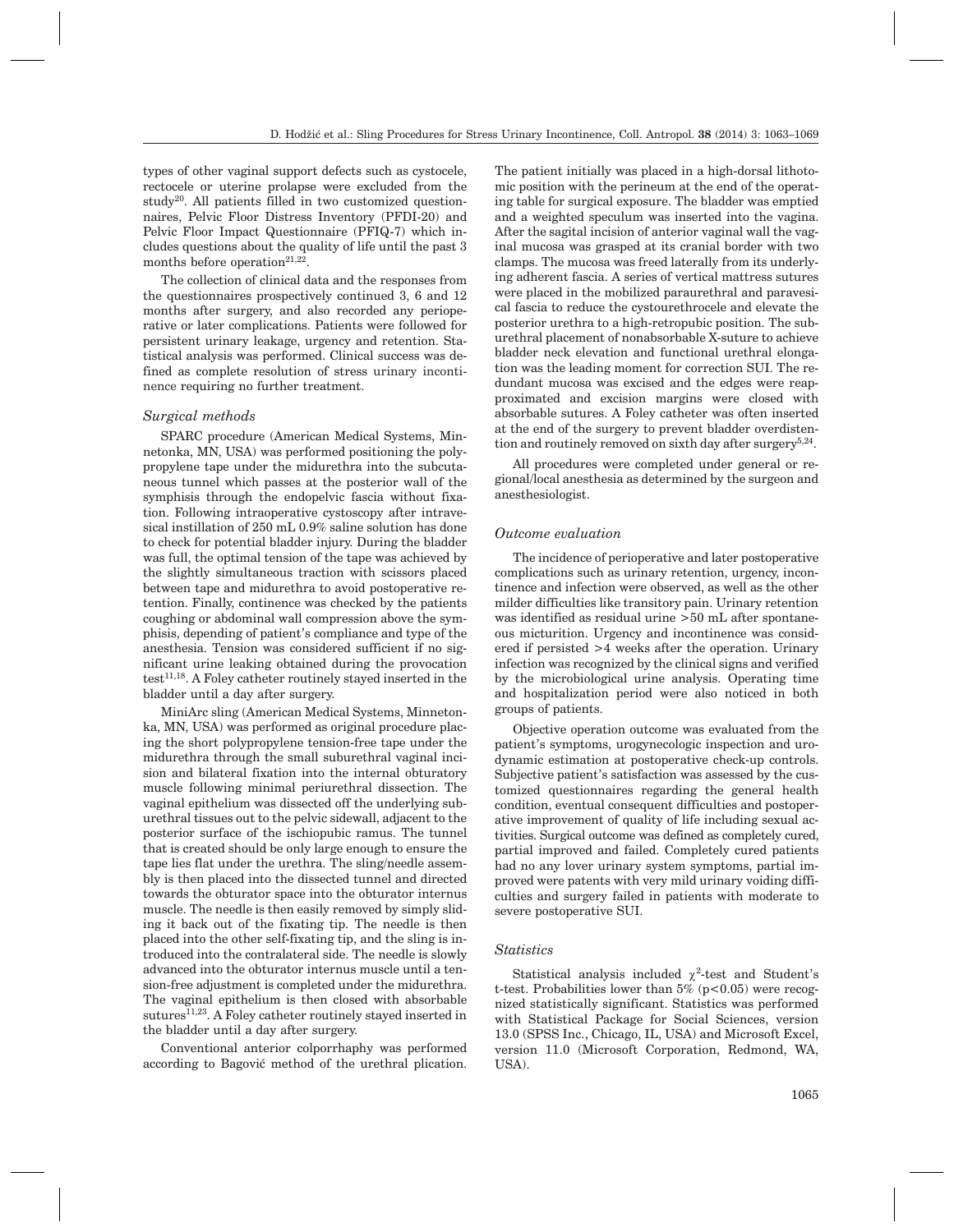#### **Results**

The study included a total of 105 patients with SUI, 56/105 (53.3%) treated by the sling method and 49/56 (46.7%) treated by the conventional surgery. There was no significant difference in the mean age (54.6±11.6 *vs.* 58.8±12.7) and parity (2.1±0.9 *vs.* 2.1±0.8) between the sling operation patients and traditional anterior colporrhaphy group (Tables 1–3).

**TABLE 1** AGE AND PARITY MEAN VALUES

|            |                 | Age             | Parity        |               |  |
|------------|-----------------|-----------------|---------------|---------------|--|
|            | Sling           | Colporrhaphy    | Sling         | Colporrhaphy  |  |
| $X \pm SD$ | $54.6 \pm 11.6$ | $58.8 \pm 12.7$ | $2.1 \pm 0.9$ | $2.1 \pm 0.8$ |  |
| Range      | $24 - 82$       | $30 - 81$       | $0 - 5$       | $0 - 4$       |  |

**TABLE 2** AGE DISTRIBUTION OF THE PATIENTS

| Age       | $\text{Sling} (N)$ | $\%$  | Colporrhaphy(N) | $\%$  |
|-----------|--------------------|-------|-----------------|-------|
| < 45      | 12                 | 21.4  | 8               | 16.3  |
| $46 - 55$ | 17                 | 30.4  | 9               | 18.4  |
| $56 - 65$ | 18                 | 32.1  | 17              | 34.7  |
| > 65      | 9                  | 16.1  | 15              | 30.6  |
| Total     | 56                 | 100.0 | 49              | 100.0 |

 $\gamma^2$ =4.34, p=0.227, t-test=1.77, p=0.080

**TABLE 3** PARITY DISTRIBUTION OF THE PATIENTS

| Parity         | $\text{Sling}(\text{N})$ | $\%$  | Colporrhaphy(N) | %     |
|----------------|--------------------------|-------|-----------------|-------|
| 1              | 13                       | 23.2  | 10              | 20.4  |
| $\overline{2}$ | 33                       | 58.9  | 28              | 57.1  |
| >3             | 10                       | 17.9  | 11              | 22.4  |
| Total          | 56                       | 100.0 | 49              | 100.0 |

 $\chi^2$ =0.38, p=0.825, t-test=0.35, p=0.731

In the sling group of patients, there was a slightly higher proportion of childbearing and perimenopausal women, 29/56 (51.8%) *vs.* 17/49 (34.7%), in the colporrhaphy group, but not significantly ( $\chi^2$ =3.10, p=n.s., Table 4).

Of the total 56 patients in the sling group, SPARC procedure was performed in 39 (69.6%) patients and MiniArc procedure in the rest of 17 (30.4%) patients. The mean operating time for SPARC and MiniArc procedure was  $19\pm7$  and  $9\pm5$  minutes, respectively (p<0.0001). In all 49 patients of the control group were performed conventional anterior colporrhaphy according to Bagović method. Mean duration of hospitalization was  $2.6 \pm 1.0$ (range 2–7) days in the observed group and  $9.6 \pm 1.8$ (range 6–18) days in the control group of patients ( $\gamma^2$ = 82.66, p<0.001, t-test=25.30, p<0.0001, Table 5).

In 29/56 (51.6%) patients of the observed group sling procedure was the first operation, as well as colporrhaphy in 28/49 (57.1%) patients of the control group. The remaining 27 (48.4%) patients in the observed group and 21 (42.9%) in the control group had undergone the abdomino-pelvic operation previously ( $\chi^2$ =0.03, p=n.s., Table 6).

A total of 42 previous operations were done in the sling group of patients and 26 in the control group. In the sling group of patients there was a slightly higher proportion of previous vaginal hysterectomy 5/56 (8.9%), anterior colporrhapy 5/56 (8.9%), cervical conisation or amputation  $4/56$  (7.1%) and sling 4 (7.1%) or mesh 7/56 (12.5%) procedure than in the control group, but not significant ( $\chi^2$ =3.95, p=n.s., Table 7).

The overall complications rate after the follow-up was 12.5% (7/56) in observed group of patients and 28.6% (14/49) in control group ( $\chi^2$ =4.22, p<0.05). In one patient from colporrhaphy group was occurred persistent perioperative hemorrhage which required surgical revision 3 hours after the operation. In the sling group was postoperatively noticed slightly higher rate of urinary incontinence, but in the colporrhaphy group was emphasized rate of urinary retention. All of those patients managed conservatively, without voiding difficulties on con-

**TABLE 4** HORMONAL STATE DISTRIBUTION OF THE PATIENTS

| Hormonal state | $\text{Sling} (N)$ | %     | Colporr-<br>haphy $(N)$ | $\%$  |
|----------------|--------------------|-------|-------------------------|-------|
| Generative age | 12                 | 21.4  | 8                       | 16.3  |
| Perimenopause  | 17                 | 30.4  | 9                       | 18.4  |
| Postmenopause  | 27                 | 48.2  | 32                      | 65.3  |
| Total          | 56                 | 100.0 | 49                      | 100.0 |

 $\chi^2$ =3.10, p=0.078

**TABLE 5** DURATION OF THE HOSPITALIZATION

| Hospitaliza-<br>tion days | $\text{Sling}(\text{N})$ | $\%$  | Colporrhaphy(N) | $\%$  |
|---------------------------|--------------------------|-------|-----------------|-------|
| ${<}7$                    | 55                       | 98.2  | Ð               | 10.2  |
| >7                        | 1                        | 1.8   | 44              | 89.8  |
| Total                     | 56                       | 100.0 | 49              | 100.0 |

 $\chi^2$ =82.66, p<0.001, t-test=25.30, p<0.0001

**TABLE 6** FREQUENCY OF THE PREVIOUS SURGERY

| Previous<br>surgery | $\text{Sling}(\mathbf{N})$ | $\%$ | Colporrhaphy $(N)$ | %       |
|---------------------|----------------------------|------|--------------------|---------|
|                     | 19                         | 33.9 | 18                 | 36.7    |
| 2                   | 4                          | 7.1  | 2                  | 4.1     |
| >3                  | 4                          | 71   |                    | $2.0\,$ |

 $\chi^2$ =1.33, p=0.515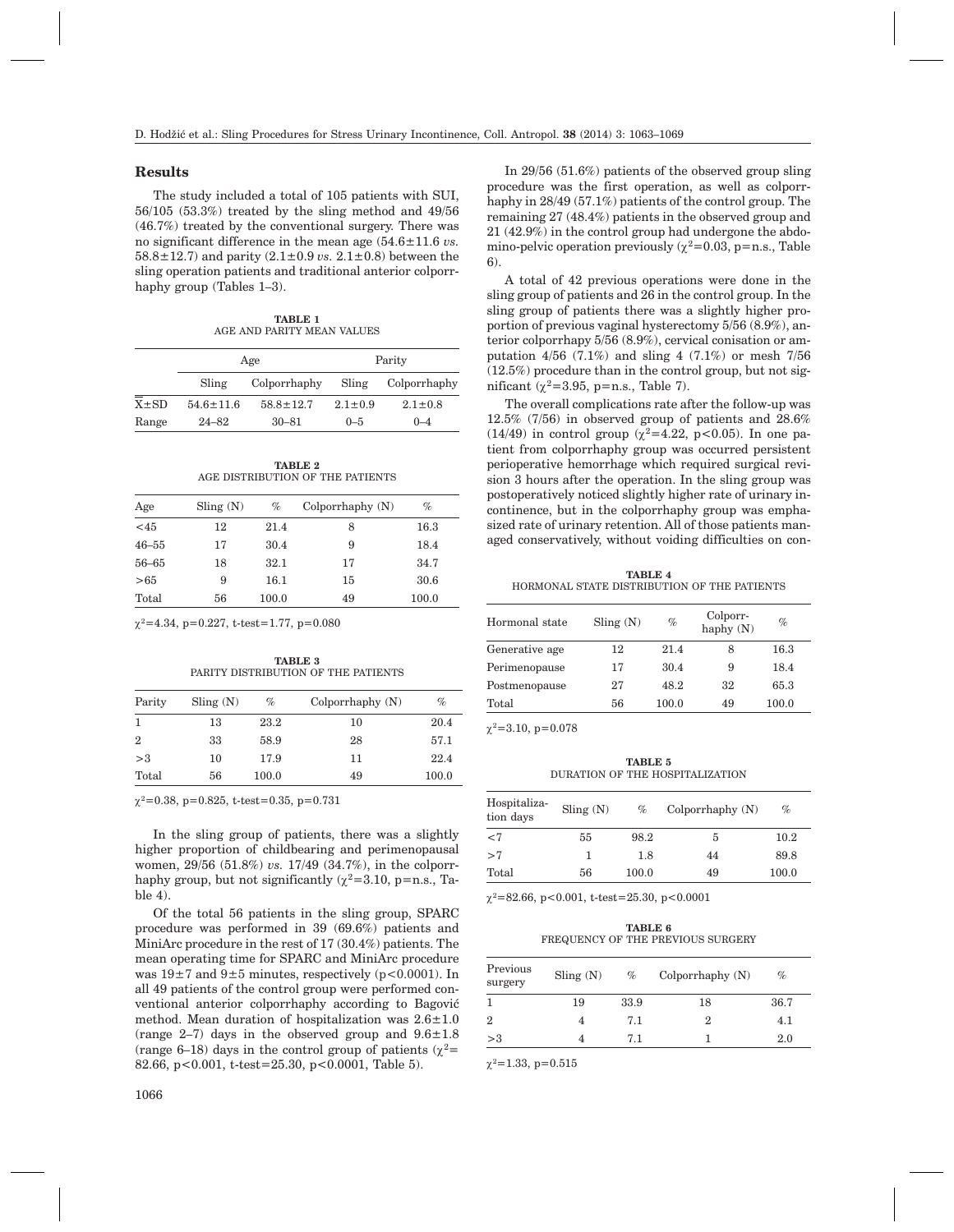| Previous surgery               | Sling(N)     | $\%$ | Colporrhaphy $(N)$ | $\%$ |
|--------------------------------|--------------|------|--------------------|------|
| Abdominal hysterectomy         | 6            | 10.7 | 6                  | 12.2 |
| Adnexectomy/Salpingectomy      | 3            | 5.4  | 5                  | 10.2 |
| Vaginal hysterectomy           | <sub>3</sub> | 8.9  | 2                  | 4.1  |
| Anterior colporrhaphy          | <sub>3</sub> | 8.9  | 2                  | 4.1  |
| Cervical conisation/amputation |              | 7.1  | 2                  | 4.1  |
| Sling                          | 4            | 7.1  |                    |      |
| Mesh                           |              | 12.5 |                    |      |
| Appendectomy                   | ິ            | 3.6  | 4                  | 8.2  |
| Other                          |              | 10.7 | 5                  | 10.2 |

**TABLE 7** PREVIOUS SURGERY

 $\chi^2$ =3.95, p=0.413

**TABLE 8** INCIDENCE OF COMPLICATIONS

| Complications     | Sling(N) | $\%$ | Colporr-<br>haphy (N) | %    |
|-------------------|----------|------|-----------------------|------|
| Retention         | 2        | 3.6  | 6                     | 12.2 |
| Urgency           |          | 1.8  | 2                     | 4.1  |
| Incontinence      | 4        | 7.1  | 2                     | 4.1  |
| Hemorrhage        |          |      |                       | 2.0  |
| Urinary infection |          |      | 3                     | 6.1  |

 $\chi^2$ =4.22, p=0.040

trol visits. There was no significant difference in the overall complications rate in the both groups of patients between those ones with and without previous surgery (Table 8).

The objective cure rate after the follow-up was 92.9% (52/56) in observed group of patients and 79.6% (39/49) in control group and improvement was occurred in rest of 5.4% (3/56) and 18.4% (9/49), respectively ( $\gamma^2$ =3.98, p<0.05). Only one from the each group of patients failed the surgical procedure and required additional correction for SUI (Table 9).

No major intraoperative or seriously immediate postoperative complications were observed in the sling group of patients and no bladder injury was occurred during routine post-op cystoscopy. No vascular damage or significant bleeding was noticed in this group of patients and

**TABLE 9** SURGICAL OUTCOME

| Outcome  | $\text{Sling} (N)$ | $\%$  | Colporrhaphy(N) | %     |
|----------|--------------------|-------|-----------------|-------|
| Cured    | 52                 | 92.9  | 39              | 79.6  |
| Improved | з                  | 5.4   | 9               | 18.4  |
| Failed   |                    | 1.8   |                 | 2.0   |
| Total    | 56                 | 100.0 | 49              | 100.0 |
|          |                    |       |                 |       |

 $\chi^2$ =3.98, p=0.046

there was no alteration between preoperative and postoperative red blood cell count. After removal of Foley catheter 54/56 (96.4%) patients of the sling group could void volitionally with no residual urine. None of those patients required releasing of sling tension because of urinary retention and no permanent voiding difficulties or strain to void noticed on routine check-up controls. Other milder complications like transitory episodes of pain, urinary urgency, polakisuria and nocturia were infrequent and not statistically significant.

# **Discussion and Conclusion**

Minimally invasive operations for SUI are nowadays most desirable and justified methods, not only for medical reasons but also for social and economic reasons. Those procedures are quick, low risk and minimally invasive operations in which the genital organs are not extirpated. This means that the patient's body integrity is preserved, which is exceptionally important not only for medical and psychological reasons but for reproductive and sex life reasons as well $10,12$ .

Regional/local anesthesia considerably reduces the risk of anesthesiologic complications, including fatality. In addition, the ability to communicate with the patient during the operation leads to maximal cooperation in each phase of the operation, especially during the traction of the polypropylene tape when the patients can contract the abdominal wall themselves (by coughing instead of Valsalva maneuver), enabling the surgeon to check the effect of the correction. It is obvious that regional/local anesthesia requires careful selection of physiological well-prepared patients for the sling procedures<sup>15,25</sup>.

Quick mobilization of the patient along with spontaneous voiding without prolonged catheterization and prophylactic antibiotics decreases the risk of postoperative complications (thromboembolic disease, urinary infection). The short hospital stay, faster rehabilitation and short sick-leave obviously represent a number of advantages, social, medical and economic. Relatively high cost price of polypropylene tape is compensated with savings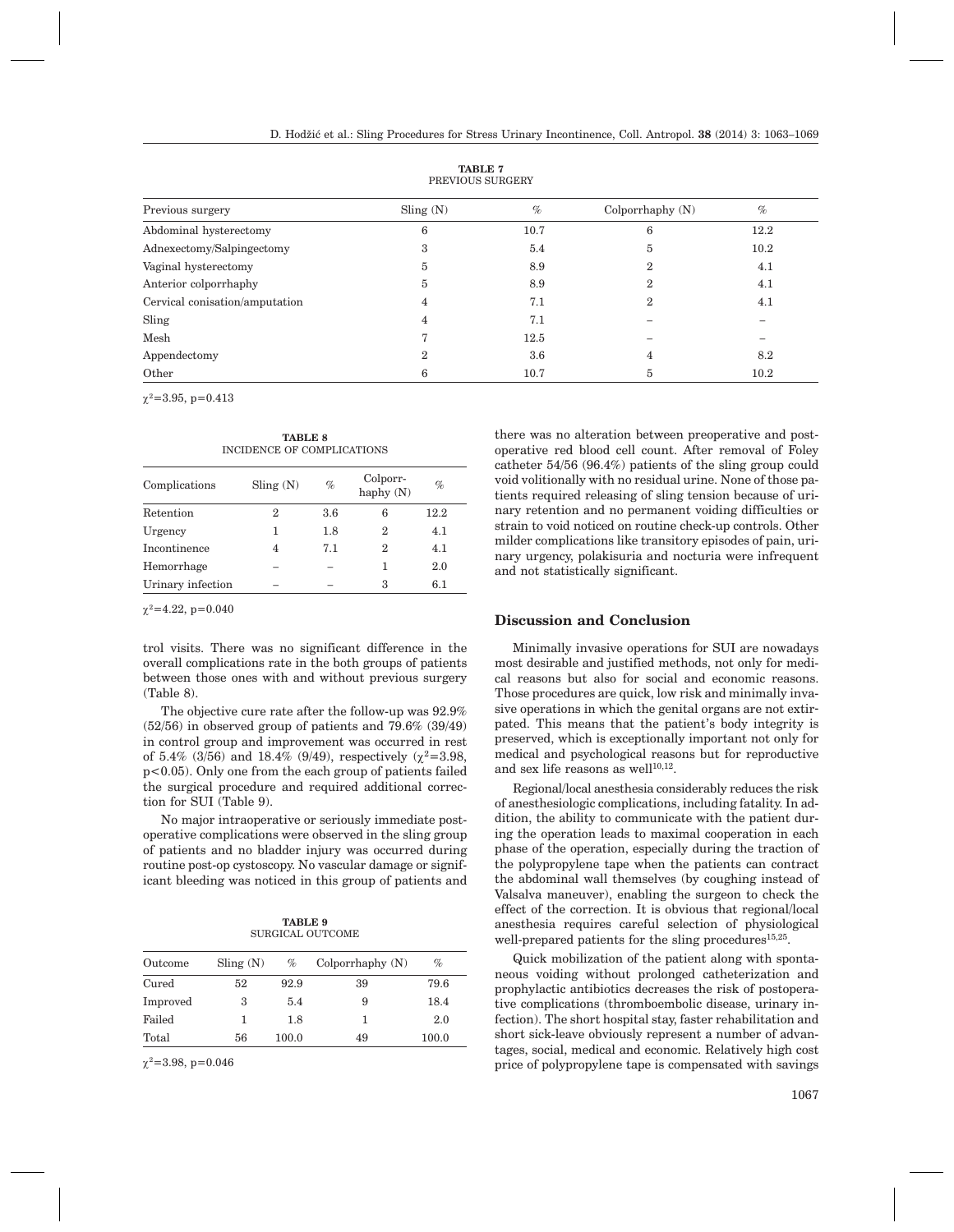achieved at all other levels of surgical treatment by sling operation $6,15$ .

Our study strongly confirmed these facts and objectively contributed to the knowledge of the sling procedures for SUI. All patients in our study were regularly hospitalized for minimally invasive or conventional surgery for genuine stress incontinence. Both groups of patients were approximately similar age and parity distribution with a slightly higher proportion of postmenopausal women in the control group, but not significantly. Regarding the age, parity and hormonal state as a proven risk factors of SUI it was easy to explain that structure of our patients. Relatively higher share of posmenopausal patients in the control group was associated with something more frequent choice of conventional anterior colporrhaphy in these patients, particularly those without previous surgery correction of SUI. Comparing the control group, it was obvious that the group of sling patients recorded higher number of previous vaginal surgery such as vaginal hysterectomy, anterior colporrhapy, cervical conisation or amputation and sling or mesh procedure. Particularly those patients with previously performed sling or mesh procedure were represented here by a share of almost 20%.

Considering the recent reports on sling procedures efficacy<sup>6,12,14,16</sup>, the objective cure rate after the follow-up in our study was evidently high (92.6%) and in remaining patients has been achieved satisfactory improvement. Comparing to objective cure rate in colporrhaphy group  $(79.6\%)$ , difference was statistically significant (p<0.05). The mean operating time for SPARC and MiniArc procedure was  $\langle 20 \text{ and } \langle 10 \text{ minutes} \rangle$ , respectively (p $\langle 0.0001 \rangle$ ), which correlates with recently published studies $12,19$ . Hospitalization period was also significantly shorter in observed group than in control group  $(p<0.001<0.0001)$ . which gives more advantage to the minimal invasive sling procedure.

Overall complications rate was significantly lower in the sling group than in colporrhaphy group  $(p<0.05)$ . Perioperatively was recorded 3/7 complications in the sling group and 10/14 complications in the colporrhaphy group. Higher incidence of perioperative urinary retention occurred in this group comparing to the sling group (6 vs. 2) was probably related to the duration and technical characteristics of open surgery approach. The rest of four complications in each group of patients were occurred postoperatively. In the sling group were observed four patients with incontinence from 3 to 6 months after surgery, and in the control group a total of four patients with various complications from 3 to 12 months after surgery.

According to presented results, neither perioperative bladder injury nor seriously urinary retention was occurred in our study. All cases of urinary retention managed conservatively without further voiding difficulties, usually reported by previous investigations. Vascular, bowel or nerve injury reported previously, have also not been detected. The anatomical and functional reconstruction of anterior vaginal wall was achieved in all pa-

tients. No infection, erosion or defective healing of the vaginal wall was observed. There were no alterations between preoperative and postoperative blood cell count except in one patient from colporrhaphy group with persistent perioperative hemorrhage and surgical revision.

Postoperative urgency and incontinence in both group of patients was caused by the various and different reasons, i.e. age, hormonal state, mechanic irritation, nervous and myogcenic detrusor instability etc. In the sling group 3/4 patients with postoperative incontinence were previously undergone to urogynecological surgery (vaginal hysterectomy with anterior colporrhaphy, PERI-GEE) which corresponding to published reports<sup>15,18</sup>. One patient from the sling group had previously SPARC and MiniArc procedure and was undergone to conservative treatment by the urethral injection of dextranomere/ hyaluronic acid copolymer (Urodex)<sup>26</sup>. The other patient from the colporrhaphy group was successfully undergone to additional SPARC procedure. Rest of the patients was managed successfully treated with medications, i.e. muscarinic M3*-*selective receptor antagonist (solifenacin) and b3-adrenergi*c* receptor agonist (mirabegron) in accordance with current guidelines $27-29$ . Some of those patients were also additionally undergone to the extracorporeal magnetic innervation (ExMI) treatment<sup>30</sup>.

Urinary infection was observed in 3/4 patients with some complications from the colporrhaphy group and no one in the sling group, which was probably related to the surgical approach, duration of surgery and a longer period of bladder catheterization. All patients successfully treated with antibiotics considering to microbiological analysis of urine.

In all sling group patients has been noticed normal vaginal healing. We observed no rejection or exposure of the sling tape and subjectively none of patients complained on later prolapse symptoms. Patient's satisfaction and the favorable surgical outcome were generally achieved including sex life improvement.

In our study the sling procedure showed significantly higher objective cure rate and lower overall rate of complications with shorter operation time and hospitalization period in comparison to conventional anterior colporrhaphy. We consider the sling procedure as highly efficacious and safe minimally invasive and body integrity preserving method with remarkably low rate of complications.

The sling procedures has objectively become the gold standard in patients with genuine or mixed SUI, in whom there is no need of an operation of the uterus or/and adnexa, as well as in patients who have previously undergone unsuccessful SUI correction, including a possible previous sling operation. In patients with SUI, especially without preceding vaginal operations, sling methods promising successful long-term results and high patient satisfaction.

Our experience strongly supports initial favorable impressions of recent published studies, so we intend to evaluate wider aspects and perspectives of this proce